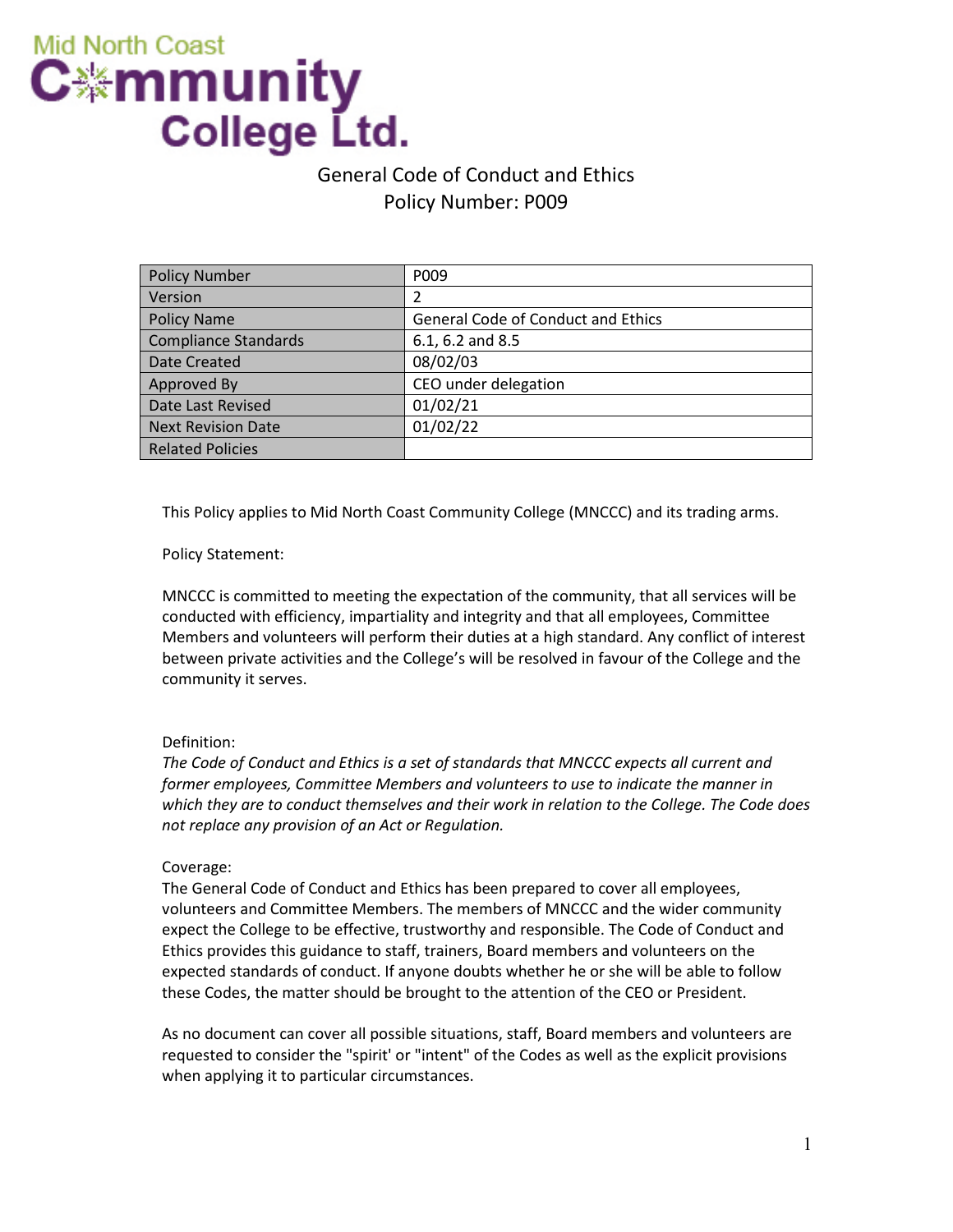#### Principles:

Staff, Committee Members and volunteers need to adopt the following principles when performing their duties:

- Responsibility to MNCCC for any duties undertaken on behalf of the College;
- Respect for people and cultural sensitivity;
- Integrity and accountability;
- Responsive to student needs to support an adult-learning environment;
- Responsive to the needs of non-students who support other services provided by the College;
- Adhere to all laws and regulations made by commonwealth, state and local authorities;
- Economy, effectiveness and efficiency.

#### Interactions with Students and Service Users:

Staff, Committee members and volunteers must treat each student and service users with dignity and fairness, recognise we are all different and have different views on politics, religion and matters of community interest. Acknowledge the adult environment and the experience and life skills which adults bring to the class.

Students with a disability are to receive support and positive approaches which will focus on their abilities and allow them to reach maximum potential.

The above principles apply equally to non-student users of College services.

#### Discrimination and Bullying:

You must not bully, discriminate, or support others who bully and/or discriminate against colleagues, students or members of the community on the grounds of sex, pregnancy, age, race (including their colour, nationality, descent, ethnic or religious background), marital status, disability, homosexuality or transgender.

Such bullying or discrimination may constitute an offence under the current Anti-Discrimination Act. All forms of bullying and discrimination may constitute a breach of the current Work Health and Safety Act if a risk of physical or psychological injury results from the bullying or discrimination.

Staff, Committee members and volunteers are to be watchful for any student being harassed by another and any such incidents are to be reported immediately to the CEO.

#### Performance of Duties

Staff and volunteers are required to:

- Perform all duties in accordance with the MNCCC Policy and Procedures.
- Act honestly and not make misleading or false representations.
- Make sure that confidential and sensitive information in any form (eg documents,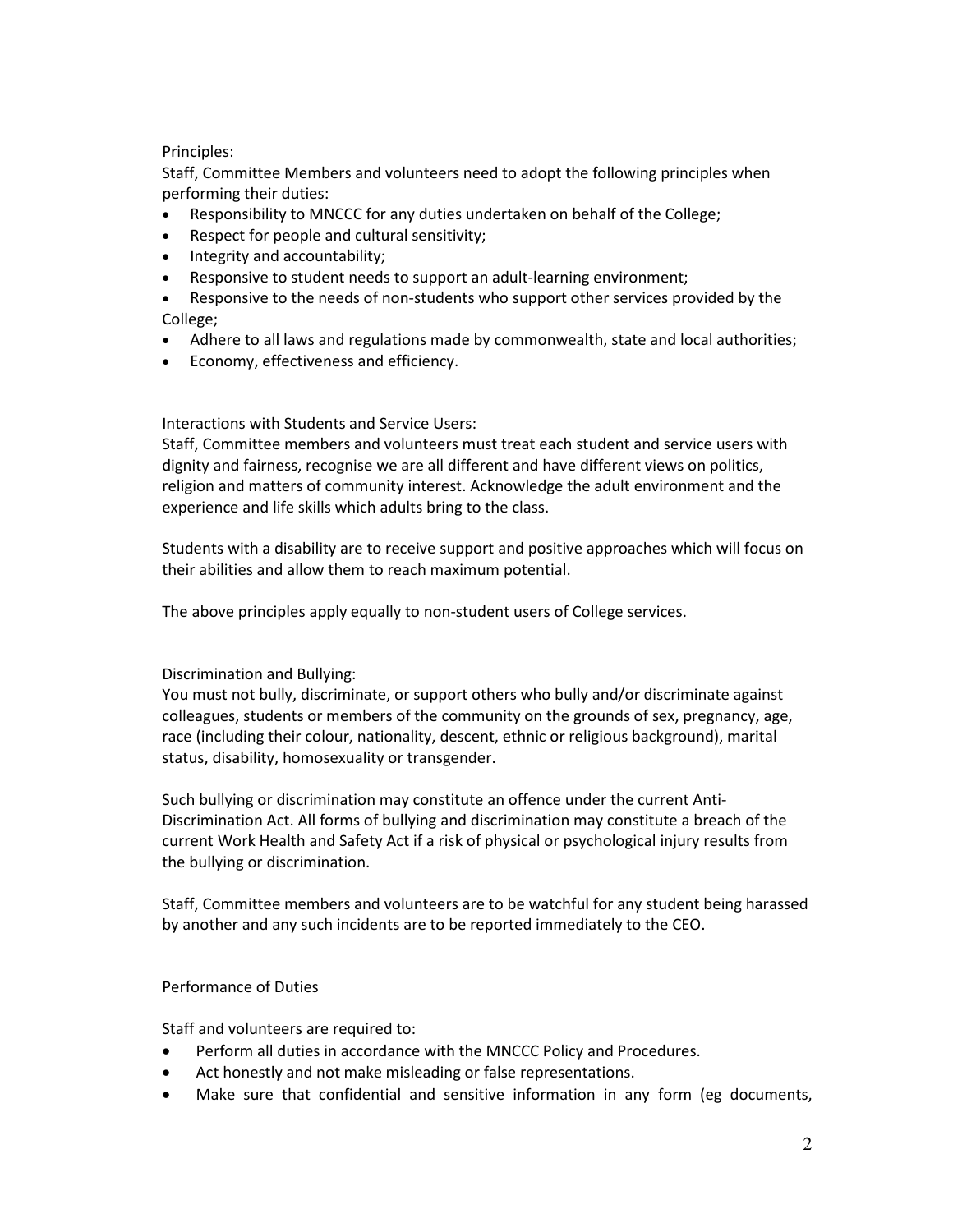computer files, student records, member records) cannot be accessed by unauthorised persons and that sensitive material is securely stored.

- Wear clothing that is clean, tidy and appropriate for the type of course or activity, including workplace health and safety requirements if necessary, and in keeping with the image of the organisation. Smoking is not permitted during class time or on the premises.
- Participate in quality improvement activities and provide feedback on systems, policies and procedures so improvements can be identified.

Additionally, all staff are required to:

Attend staff meetings. Part time and casual staff are encouraged to attend staff meetings even if they occur on a day when the person is not working. No payment will be made to staff if they attend meetings outside normal working hours. However, they are entitled to time-in-lieu. If they are unable to attend the staff meeting they are required to read the minutes and make themselves familiar with the issues raised and resolved.

Committee Members are required to:

- Ensure that you are kept informed about the performance of the organisation (financial, operational, compliance with contracts and laws)
- Make decisions which are for the benefit of the whole organisation. The law says that, as a committee member, you do not represent the interests of any person or group either inside or outside of the organisation.

Public Communication:

- All communication for public and member information must be authorised by the CEO before distribution.
- Any media contact requiring a public statement reflecting the views of the organization or any part of it must be referred to the CEO or the President who will determine the appropriate response.
- The CEO must be notified of any media interviews by any staff or Committee member, prior to the interview and before publication.
- Any public statement relating to College operations requires prior authorisation from the CEO.
- Any public statements relating to College governance requires prior authorisation of the President or other person delegated by the President.
- Any written or electronic communication that identifies or is owned by the College is not be used to express or circulate personal views or opinions of staff, Committee or College representatives.

Privacy Policy (Refer to Privacy Policy OSS009):

Staff, Committee members and volunteers will not disclose personal information collected from a person to a third party without the written consent of the person concerned, except where it is required:

- By law,
- To comply with the Standards for National Regulation,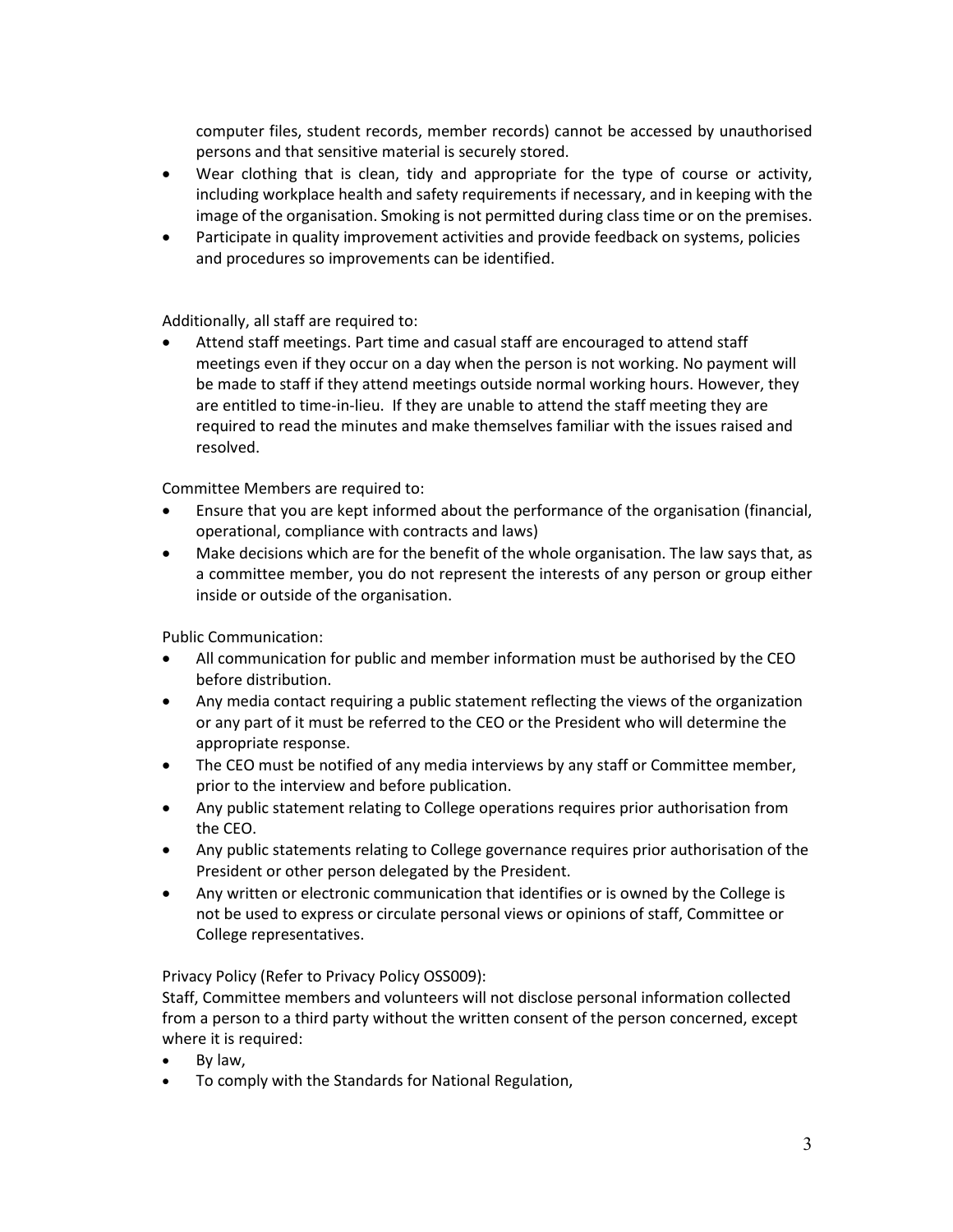- To lessen or prevent a serious and imminent threat to an individual's life, health or safety; or a serious threat to public health or public safety, or
- As part of a necessary investigation into suspected unlawful activity, and its use or disclosure to relevant persons or authorities.

#### Conflicts of Interest:

Conflicts of interest exist when it is likely that you could be influenced, or it could be perceived that you are influenced by a personal interest when carrying out your duties. Conflicts of interest that lead to biased decision making may constitute corrupt conduct.

Staff, Committee Members and volunteers must declare to the CEO if a conflict of interest may exist and outline the nature of the conflict in accordance with the MNCCC Conflict of Interest Policy.

Staff, Committee Members and volunteers must not sell or promote to students related goods or services from which they stand to gain.

Staff, Committee Members and volunteers must not accept any gifts or benefits, the receipt or expectation of which might in any way tend to influence, or appear to influence, you in your duties.

#### Workplace Health and Safety:

It is the responsibility of all staff, Committee Members and volunteers to act in accordance with the workplace health and safety legislation and MNCCC policies and use security and safety equipment provided. You are responsible for the safety in your work area by:

- following the safety and security directives of the CEO, President or co-coordinator; and
- advising the CEO as soon as possible verbally, and follow up in writing, any incidents and/or potential hazards that have occurred or could occur involving staff or students.

#### Complaints and Grievances:

In the event of an unresolved grievance with a student or colleague, advise the CEO who will mediate the issue.

In the event of an unresolved grievance with the CEO, the matter may be referred to the full Board through the President.

All complaints will be dealt with in accordance with the MNCCC's Complaint Handling Policy.

#### Conduct of Former Staff, Board Members and Volunteers:

Former staff, Committee members and volunteers must not use, or take of any information obtained in the course of their duties until it has either become publicly available or an approval for use has been obtained from the CEO.